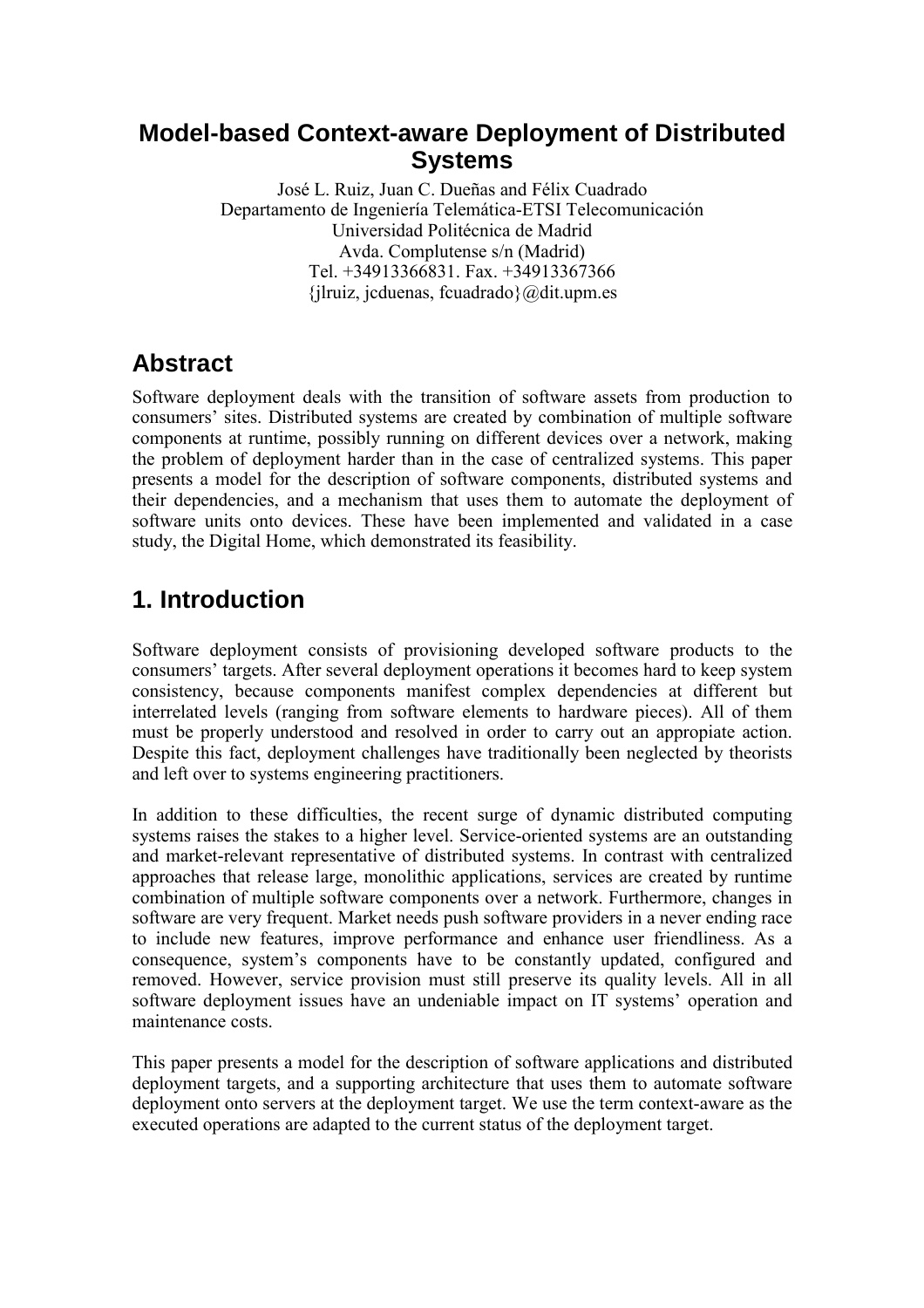# **2. On Deployment Automation**

Distributed, component-based systems are one of the key challenges for software deployment [1]. Regardless of the application domain, component packages (such as Linux RPM files, JEE packages and .NET assemblies are the units which are actually deployed. Nonetheless, at runtime they expose objects, libraries and services. Building applications by means of connecting components promotes software reuse and lessens the required effort for creating applications. The SOA (Service Oriented Architecture) paradigm goes a step further, as it promotes creating new functionality by the dynamic combination of services provided by different stakeholders [2]. SOA adds two additional pieces to the complex puzzle of software deployment 1) dynamic availability and 2) runtime binding.

Thanks to the Internet, services can be offered anywhere, in a very short time and at low cost. However, automating deployment is essential to achieve a mature service market. Manual process support is out of the question in large scale scenarios, such as service provisioning to the residential environments [3]. Not only because it is prone to errors, but also because it is not cost-effective.

Deployment is not only a challenge for large scale distribution systems. Enterprise deployment environments, such as banking and e-commerce, do experience similar problems. Business demands more flexibility and agility to adapt to customer needs. This is pushing a change in the core systems from centralized host-based architectures to distributed environments populated by application servers, database systems and Enterprise Resource Planners (ERP). The deployment architecture must cope with 1) the large amount of service components that must be handled and 2) the complexity of the runtime distributed system.

Unfortunately, automating deployment is not a simple task. Solving dependencies (the relation between a software or system component and others it depends upon) is one of the most important open issues. In addition, the dependency resolution process must be version aware, as version changes too often have an impact on the dependent software. Commercial tools such as IBM Tivoli Provisioning provide enterprise system management solutions. They provide an excellent basis for defining and executing deployment scripts over the environment. However, they operate oblivious to the actual state of the system, offering limited reasoning capabilities over the heterogeneous managed resources.

In addition, getting a context-aware distributed deployment system poses more challenges. Although the term "context-aware" has several meanings [4], in the context of deployment, it is constituted just by the controllable parameters which are relevant to this task (leaving apart, for example, user context adaptation). In [5], the authors describe an automatic deployment and configuration system for CORBA applications over a cluster of available nodes. Component automatic reasoning is achieved by including descriptors defined in SPDF (Simple Prerequisite Description Format). They contain both logical and environmental dependencies, which are processed to select the destination node of the desired service. However, these descriptors lack expressivity, and are unaligned to the information modeling standards. In contrast to that, models provide a powerful mechanism to represent the physical context of the environment (including its topology and state), and the logical context represented by the software dependencies.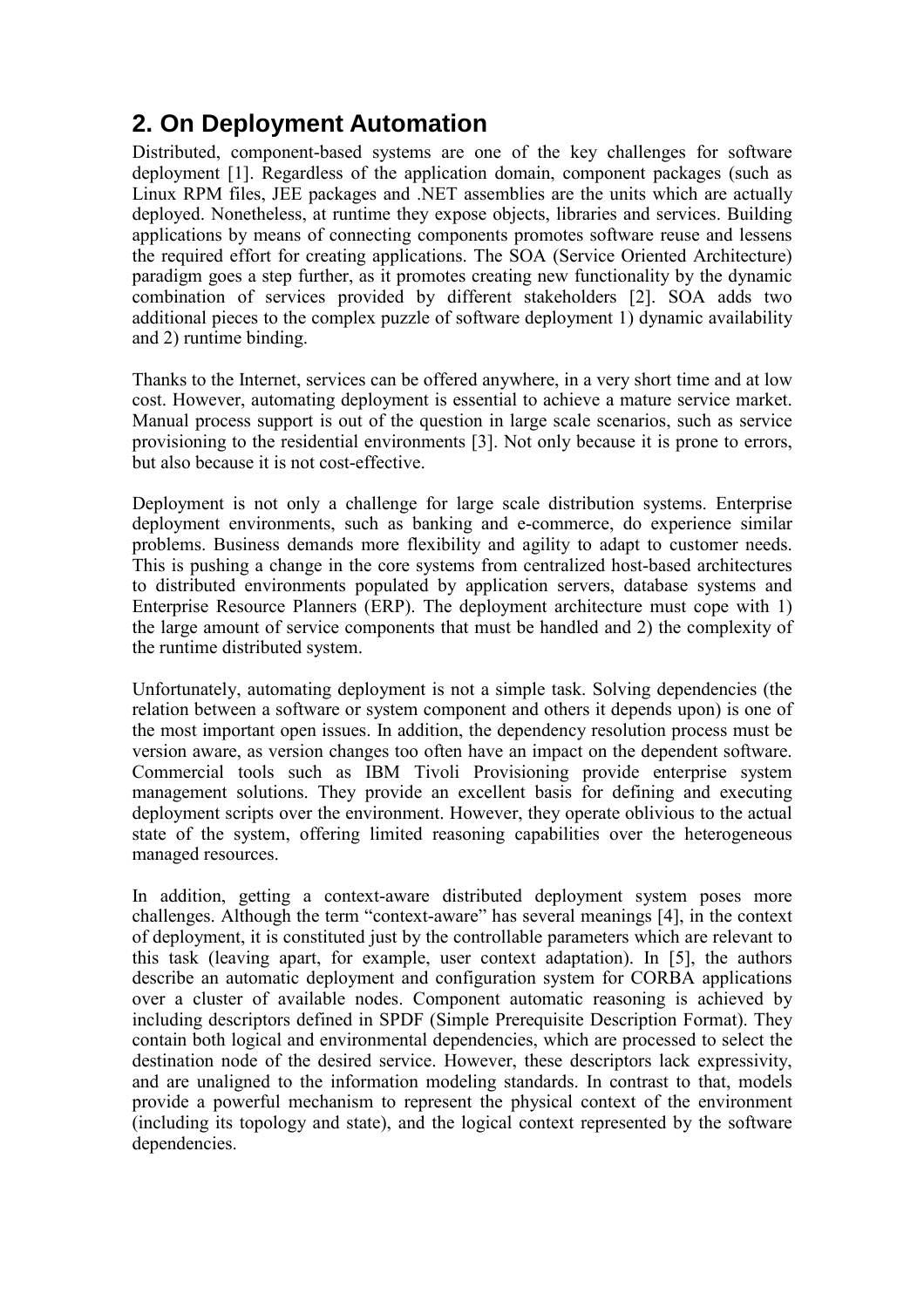## **3. Model-based Deployment Automation**

Different approaches have been applied to automate deployment processes. Talwar [6] classifies them as script-based, object-oriented and model-driven. Scripts were the first attempt to automate deployment, and are a very good solution when there is little variability in the process. A better level of reuse, though at a higher learning cost, can be achieved using object-oriented languages, because they benefit of mechanisms such as inheritance and composition, e.g. it is possible to create a new deployment task by extending an existing one. Model-driven deployment brings new possibilities, as resources, systems and applications can be separately modeled and therefore, more specific and intelligent tools can be developed. Moreover, models provide an abstraction layer over the heterogeneity of the managed system. Our deployment architecture proposal is model-based and builds on the basis of the OMG (Object Management Group) D&C (Deployment and Configuration) [7] and the DMTF (Distributed Management Task Force) CIM (Common Information Model) Application model [8] standards.

For adapting deployment to the target we need models that provide an efficient representation of the target topology, capabilities and available resources. The D&C resource model is object-oriented, simple and flexible. Resources are named entities classified into one or more types. Resource instances model physical artifacts, mainly: nodes, bridges and links. Typecasting allows interpreting and understanding the resources' nature, as well as the way to handle them.

In addition, resources can be parameterized with a collection of properties that can be either static or dynamic. Each property has a name, a value and a kind. The property kind determines the consumption nature of the resource, by means of setting a minimum, a maximum, a capacity limit or requiring certain value. Resource managers compare and handle resources consumption at the deployment target according to property kinds and values. The process of determining the feasibility of carrying out deployment actions by type and property matching can be regarded as a CSP (Constraints Satisfaction Problem).

This model fundamentally covers hardware-related resources such as disk space, physical memory or network interfaces. Because of that, it is not sufficient to provide context-aware deployment. Knowledge of already deployed units must be considered to avoid wasting resources, find suitable updates and detect conflicts between software units. Because of that, we have extended the D&C specification, improving its support for software description (adding software resource types, including versioning information and so on). This way, we use the same resource model for describing both software components and the deployment target. Next section presents the details of the model.

## **4. The Deployment Units Model**

In order to automate deployment tasks software components must be described by additional metadata. We propose an XML deployment descriptor that covers the contextual aspects discussed in previous sections. Its syntax and grammar are specified in both XML Schema and eMOF metamodel.

As basis for the deployment descriptor we have adopted the *CIM Application* model. Figure 1 shows the fundamental entities of the model. SoftwareProductType is the unit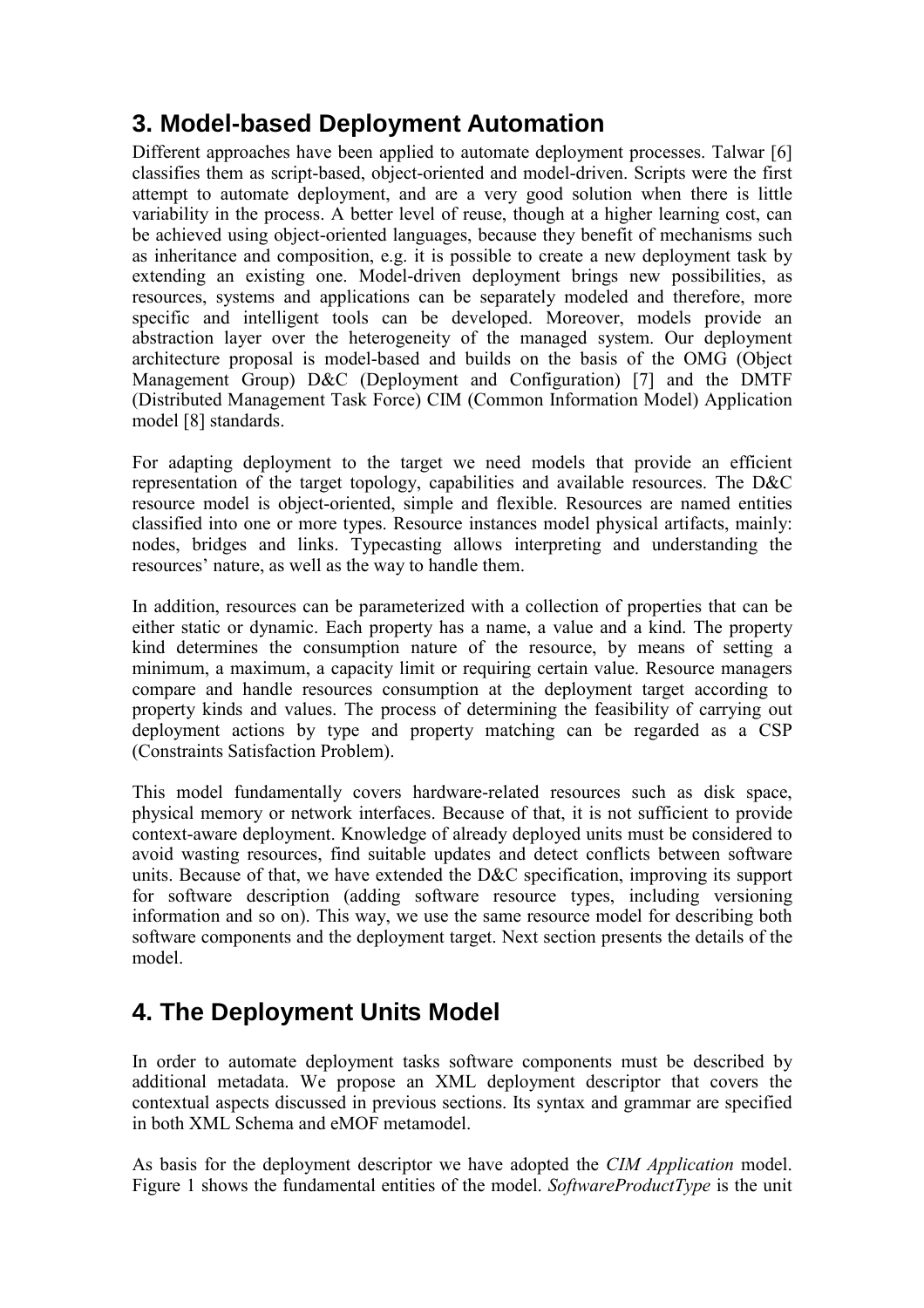of acquisition, which can be broken down into software features. A feature represents the unit of choice that is offered to a software consumer, e.g. a TTS (Text-To-Speech) product could be modeled as two features, a core feature with basic functionalities and an extra feature with additional voices. The feature description includes a list of software elements, which are the actual deployment units. Units export logical resources (e.g. services), which are described using the extended D&C model.

Very frequently, deployment units have dependencies. We manage dependencies using two mechanisms 1) specifying other deployment unit or 2) specifying a required resource contained in any deployment unit. Obviously the first option is only used for software dependencies. The second is used to specify software requirements such as the need of a certain API, a specific service implementation and also constraints on other resource types, such as required memory, disk space or minimum bandwidth. The model also supports the definition of first-order logic expressions on dependencies, as well as imposing locality constraints; e.g. some units can't communicate over different processes and thus must be deployed in the same node container.

### **5. Architecture Elements**

This section describes the main architecture components that carry out deployment actions based on the models described above. For this purpose we will focus on a specific application scenario, the Digital Home. Figure 2 showcases the two basic entities: 1) active repositories and 2) deployment targets (represented in the figure as peripheral clouds). These must be available in any implementation of the deployment architecture.

Each independent management domain constitutes a deployment target. It is composed by one Target Management Node and several managed nodes, which are interconnected through a LAN (Local Area Network). On the left hand side of the picture, managed nodes and the target management node are mapped to real devices in a home target domain. In the Digital Home the centric device is the Residential Gateway (RG). An RG act as a communications gateway and as a Target Management Node for deployment purposes. In the figure, there are two additional managed nodes: a PC and a multimedia centre. The RG can reach one or more Active Repositories over the network.

So far we have just provided a simplified view of the deployment infrastructure. In order to understand the role of the deployment target and the active repository we need to get into details. Figure 3 shows the main components and the most important associations among them. We will start with the deployment target elements and follow with the active repository.

#### **Deployment Target**

In the target the *Context Gatherer* collects information on the resources of a single node and exposes it through well-defined services using the resource model. There can be multiple gatherers providing different kinds of information, such as operating system details (version, name, or installed libraries), hardware resources (static capacities and available free resources), deployed units, and so on. This information is aggregated by the Node Manager. The latter executes local deployment operations in its node: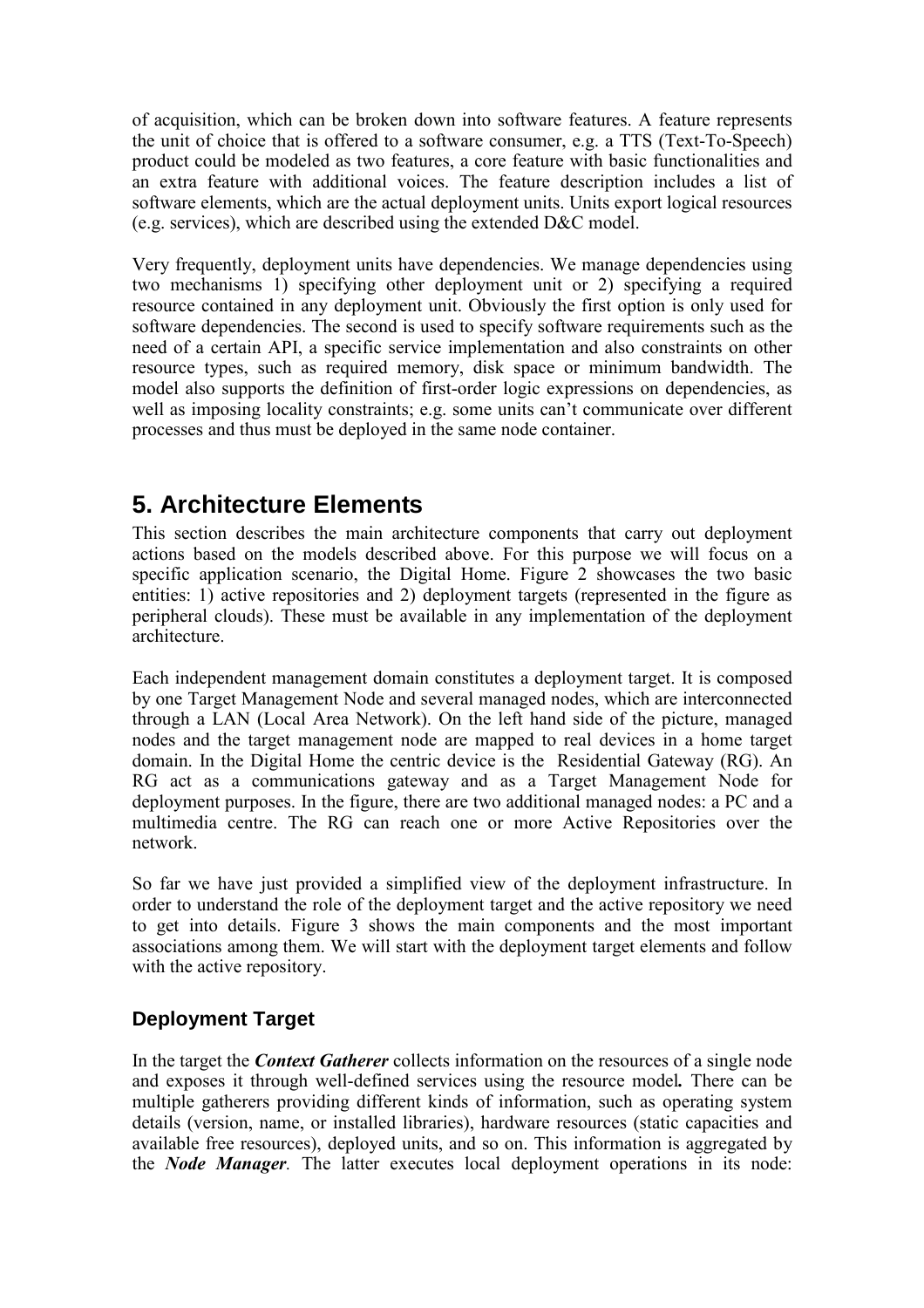installation, activation, deactivation, (re)configuration, removal and update of deployment units.

The *Target Manager* coordinates the activities that take place at deployment target level by interacting with active repositories. Its basic responsibilities are 1) providing up to date deployment target information aggregating Node Managers information and 2) the coordination of the deployment plan execution (dispatching actions to Node Managers). For this, the *Target Manager* must be aware of node manager instances running on the target. The target topology could be manually defined by an administrator, and be stored into a configuration database. However, this is usually an arduous task. And even worse, descriptions should be updated according to changes in the target. We have automated this process by means of a **Discovery Service** based on DNS-SD (Service Discovery) [9]. Node discovery simplifies operation and maintenance as it is adaptive to deployment target changes.

The implementation of Target and Management nodes for the Digital Home scenario is depicted at the bottom of Figure 2. The target instrumentation runs over an OSGi platform. The OSGi component and service model [10] simplifies the communication between the different agents and allows dynamic binding between the *Node Managers* and the Context Gatherers.

#### **Active Repository**

The active repository 1) registers deployment unit descriptions, 2) supports unit searches, 3) resolves unit dependencies (by providing the name and version of the unit or the specification of required resources), 4) applies policies to select among equivalent units (e.g. multiple implementations of a required service) and 5) selects the distribution of units over the nodes, producing a Deployment Plan.

The repository provides CRUD (Create, Read, Update, Delete) operations for deployment unit descriptions. It also provides links to physical packages. These functions are allocated to the **RepositoryManager.** In addition, the repository reasons over the models, creates and invokes operations on the target, and thus we call it 'active repository'.

The **Resolver** processes transitive dependencies (expressed in the descriptors) on software resources and deployment units. Each required resource may be satisfied by zero or more deployment units at the repository. If there are several candidates the Resolver relies on a Selection Policy Manager to pick one among them. The outcome of the resolution process is a deployment units' closure that contains the relationships among all the components that must be included in the deployment plan. After this, we need to distribute the unit closure across the deployment target. The Target Manager provides information on the available resources and nodes at the deployment target, which is a mandatory input to prepare a plan. Since potentially there are multiple valid component distributions, a **Planner** relies on the *Distribution Policy Manager* to find an appropriate solution. In order to prepare a deployment plan the following information is taken into account:

- Current status of the deployment target: software, hardware and networking resources. Average and static values can also be considered.
- Already available deployment units, so we avoid duplicating units and we can detect potential conflicts between units.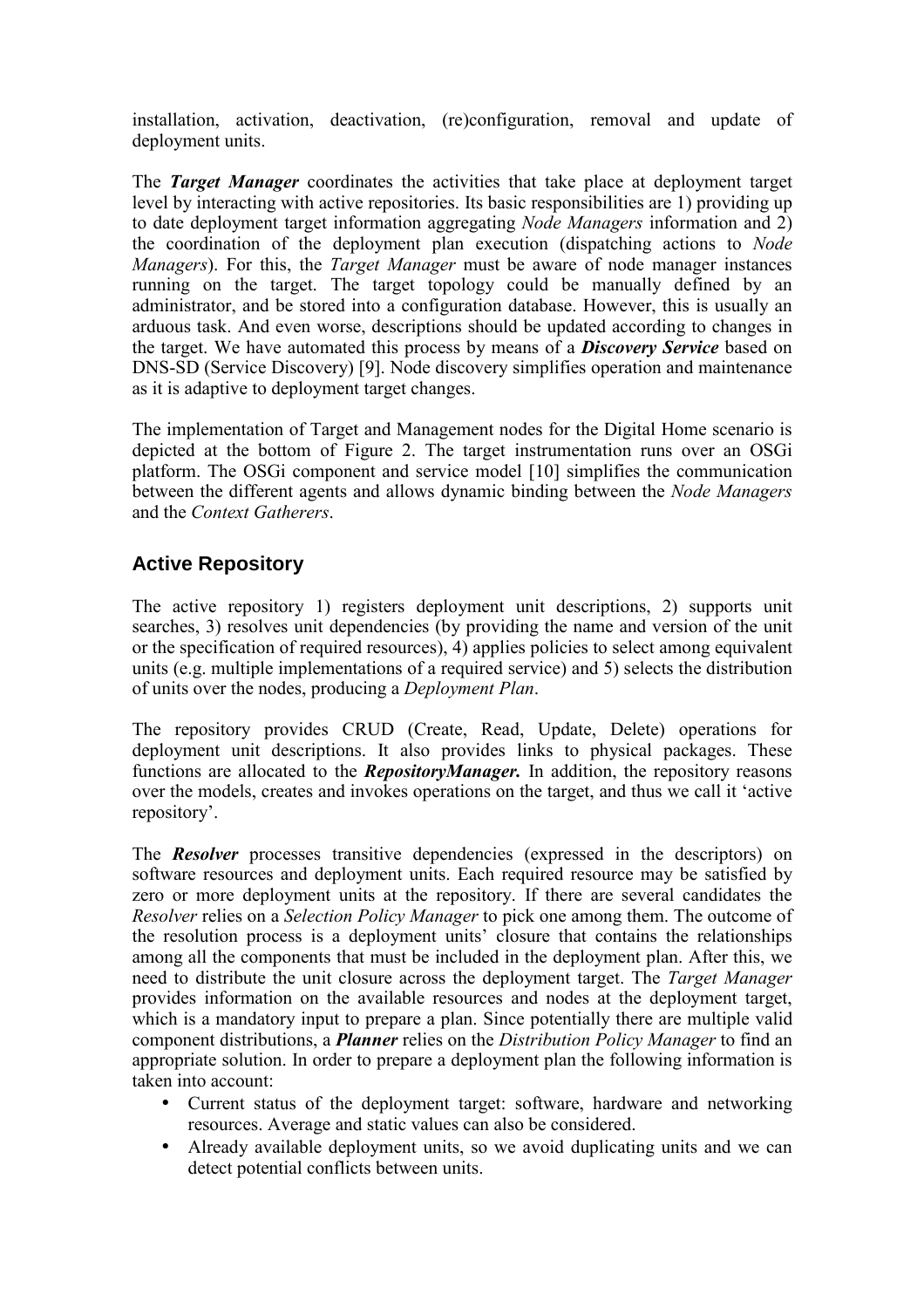- Deployment units' locality constraints must be checked and ensured.
- End user preferences or business rules could be included as deployment policies, so the process can be executed automatically without human intervention.

The architecture offers two extension points for the provision of policies, each one controlled by its manager: Selection Policy and Distribution Policy. Initially we have created programmatic implementations, but we have also performed experiments using linear programming solvers and we devise the application of rule-based servers to contribute that functionality.

All in all, we have provided an agents' infrastructure able to get information about the physical context; defined models for the management of logical dependencies among the software components, and applied a resolution algorithm to select a combination of software components that fit to the physical context and fulfill the logical dependencies. The selection of elements and their allocation to the physical context are automated by the application of policies.

# **6. Case Study: the Digital Home**

We have already mentioned how the Digital Home scenario is an emerging domain where automated deployment can play a fundamental role. In this scenario there is a wide range of services suitable for deployment: multimedia entertainment systems, surveillance services or consumer electronics control, just to mention a few. These services can be accessed through multiple devices, interconnected through local area networks and with indirect Internet access.

At home, the key element is the Residential Gateway (RG). It acts as an intermediary between the existing home networks and devices, and the external networks and service providers. Concerning deployment, the RG plays the role of Target Management Node and cooperates with a remote control centre that includes the Active Repository for carrying out deployment activities. Home devices are considered as managed nodes. The OSGi framework provides a suitable environment for the remote management of digital homes. OSGi was originally designed for embedded systems but it has extended to many other environments ranging from smartphones to application servers. In this scenario deployment operations are carried out over OSGi containers, but we have also applied this approach to Linux Debian packages [1].

In order to illustrate the runtime behaviour of the deployment architecture we are going to focus on a sample case study: the deployment of a multimedia service called ePallantir (http://vlc4osgi.forge.os4os.org/ePallantir/), a multimedia platform created at our research group. Figure 4 shows the product's structure, broken down into two features: the multimedia player and an RSS feed searcher and reader.

The player feature is provided by two deployment units, a player based on the VLC project (http://www.videolan.org/vlc) and a GUI. The FeedSearcher feature is provided by a unit (based on the JDom project http://www.jdom.org/) that provides an API to search in RSS feeds.

Figure 4 depicts the deployment descriptor of the VLCPlayer, which provides the following information (excerpted from the original XML descriptor):

• Dependencies (requirements for the VLCPlayer):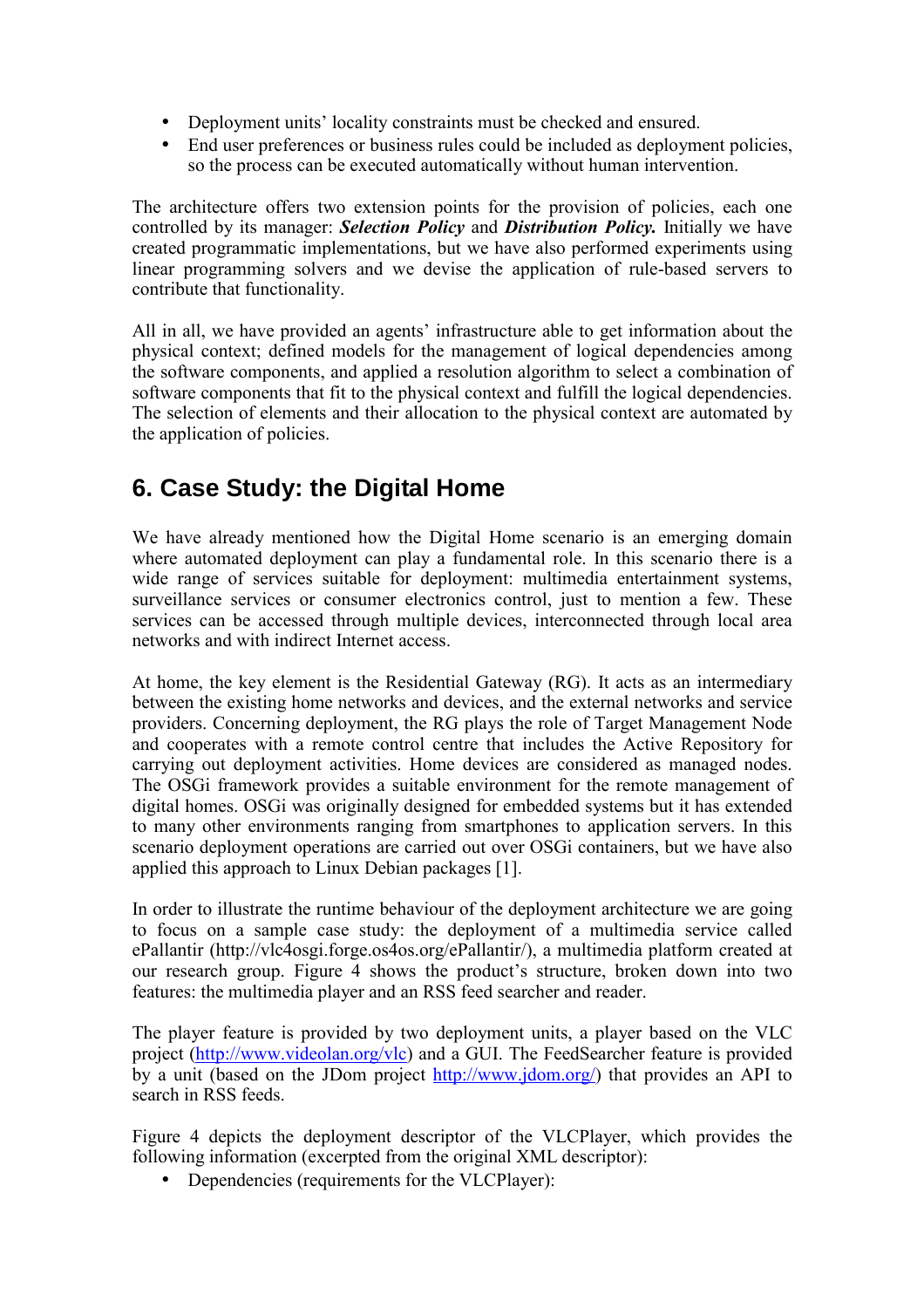- o Java-Package, multimedia.piplayer.playerfactory, version 1.0.
- o Memory, at least 64 MB RAM available.
- o Operating System, Linux.
- o Java-Runtime, an OSGi framework version 4.0.
- o CPU, at least 200Mhz.
- Exported Resources:
	- o Java-Package, multimedia.player.vlcplayer, v1.0.

The deployment target is composed of three nodes: the RG, a multimedia centre and a general purpose PC (as the one appearing at the left-hand side of Figure 2). The RG holds the target manager and the others are managed nodes. At runtime Node Managers gather local information as shown in Table 1, and make it dynamically available to the Target Manager.

Figure 5 shows a simplified version of the sequence of operations that take place during the process. In this example the deployment sequence is initiated by the RG, although it can be launched either upon the end user demand or by a remote control centre. The operation requested is the deployment of the ePallantir software product.

First, the Resolver service finds three additional deployment units to satisfy ePallantir's dependencies ending with this unit list:

- U1 (packaged as multimedia.piplayer.vlc4osgi.jar) included in ePallantir's product description. It provides the player component.
- U2 (packaged as multimedia.piplayer.gui 0.8.jar), also included in the original description. It provides the GUI for the player component.
- U3 (packaged as multimedia.ofindu\_1.0.jar). It provides the RSS searcher feature of ePallantir.
- U4 (packaged as multimedia 0.9.jar), resolves dependencies on Java packages for U1 and for U3.
- U5 (packaged as org.jdom 1.0.0.jar), resolves a dependency on one Java package for U3.
- U6 (packaged as com.sun.syndication 0.8.0.jar), that resolves the dependencies on several Java packages for U3.

Once this information is obtained the Planner can elaborate a distribution plan. The Target Manager provides information on nodes and resources at home: the Multimedia Centre and the general purpose PC (see Table 1). Then, the Planner generates a plan respecting the hardware resource requirements and the locality constraints (U1, U2 and U4 deployment units must be allocated to the same node, because their dependencies are related to Java package imports). Finally it applies a distribution policy that spreads the load across the domain according to memory sizes.

As a result units U1, U2 and U4 are mapped to the multimedia centre device and U3, U5 and U6 are mapped to the general purpose PC. These two groups can interact over the network, because RSS feeds use the HTTP protocol. The plan is dispatched by the Target Manager to the corresponding node managers, which are provisioned with their implementations of the OSGi framework. Node Managers install, configure and start units as required by the plan, achieving a valid distributed deployment.

We can see in Figure 5 the main interactions between the Active Repository and the Deployment Target. Uplink traffic (from the target) conveys a "snapshot" of the Target Domain, which accounts for 80Kbytes with no XML payload compression. Downlink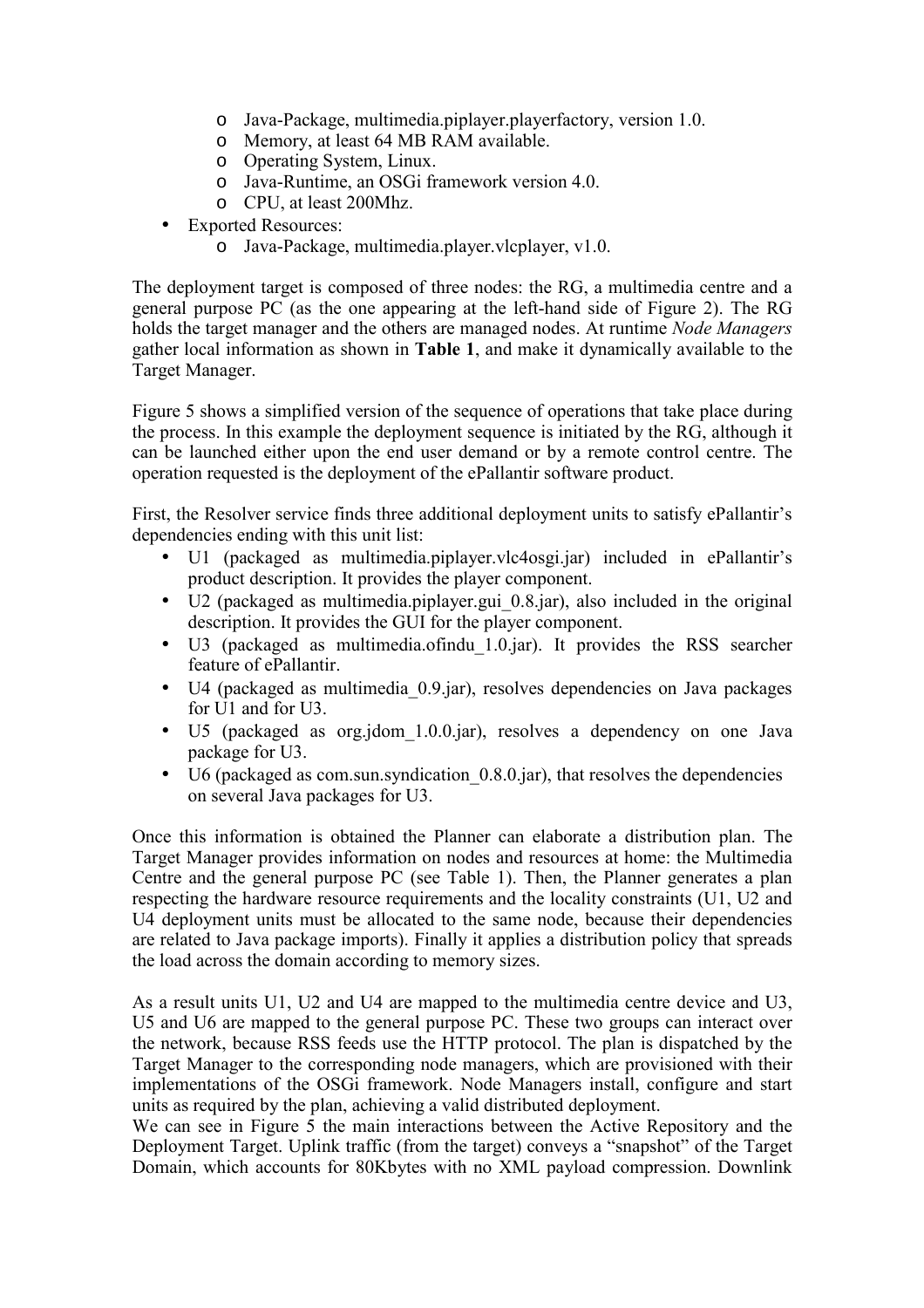traffic contains the deployment units (in this case, 12Mbytes compressed) and the plan operations. After several deployment operations have been performed in a Target Domain, our system will take advantage of it, requiring increasingly less units to deploy a complete application (thanks to the already deployed units).

## **7. Discussion and conclusions**

This paper contributes to the area of software deployment with an architecture that adapts the operations to the current status of the distributed deployment target. Deployment activities can be initiated from remote locations and deployment units can be fetched from multiple unit repositories. Furthermore, the units that collaborate to provide a certain service can be allocated to different nodes at the deployment target preserving their locality constraints.

These goals are supported by the models of both the software components and the distributed deployment target. They include information about the capabilities offered by each element, and the restrictions or dependencies to other elements, usually software components. Software components' constraints must be satisfied by capabilities of the deployment target. Using consistent models for all these elements opens the possibility to automate the processes that: get a current snapshot of the deployment target, calculate a complete set of software components that satisfy dependencies, select among the potential solutions according to policies, identify where in the network each software component will be deployed and finally download and install them. These functions have been assigned in the deployment architecture to the two main entities: the active repository –server side-, and the target managers –clients.

We have performed several proofs of concept for different domains; here we have described the "digital home" case study and the operations required to deploy an advanced multimedia system over a home network. We are doing experiments on deployment of complex environments and business software on server farms, and we are convinced about the usefulness of this approach in automating IT activities.

The home domain does not impose heavy requirements on failure management or performance for the execution of deployment operations. It might happen that the end user initiates a deployment operation while other resource-consuming processes occur at the target, aborting the plan execution. In this case, the operation should be reapplied whenever the resources were available.

Also we understand it is not a closed research, as several aspects have not been considered yet: First, batch operations execution should be supported to implement massive deployment tasks. Also, we intend to improve failure management during deployment plan executions. Ideally, we would like to provide deployment operations with a transactional nature. Improvements in these areas would allow us to apply the concepts in more strict requirements domains.

## **References**

[1] A. Dearle, "Software Deployment, Past, Present and Future", International Conference on Software Engineering 2007, Future Of Software Engineering, pp. 269-284

[2] T. Erl Service-Oriented Architecture. Concepts, Technology and Design. Published by Prentice Hall, 2005.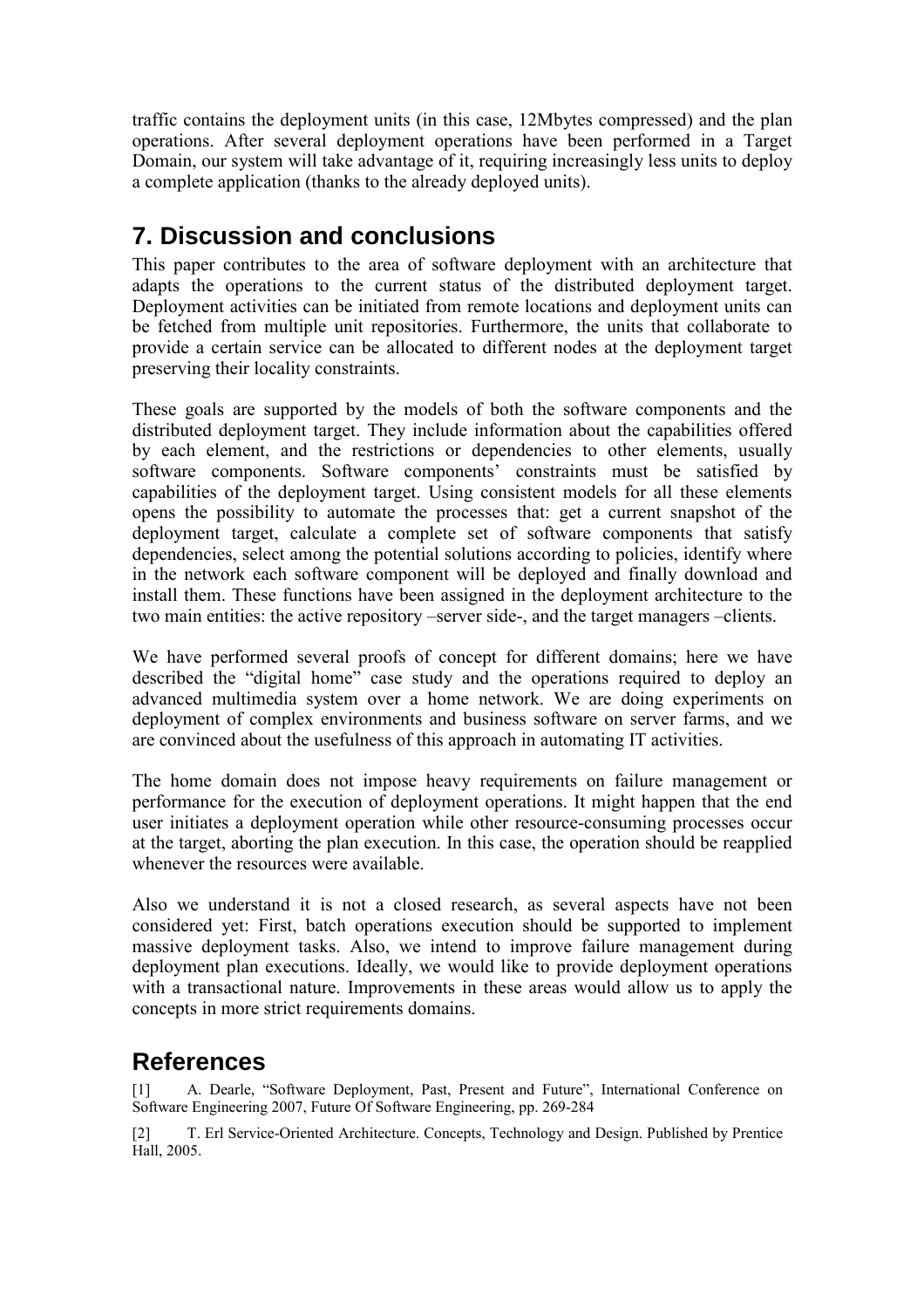[3] J. C. Dueñas, J. L. Ruiz, and M. Santillán. An End-to-End Service Provisioning Scenario for the Residential Environment. IEEE Communications Magazine, vol. 43, no. 9, September 2005.

[4] D. Ayed, C. Taconet and G. Bernard A Data Model for Context-Aware Deployment of Component-based Applications onto Distributed Systems. Component-oriented approaches to contextaware systems Workshop ECOOP 2004.

[5] F. Kon, J.R. Marques, T.Yamane, R.H. Campbell, M.Micunas,"Design, implementation, and performance of an automatic configuration service for distributed component systems", Software Practice and Experience, 2005, 35, 7, 667-703

[6] V. Talwar, D. Milojicic, C. Qinyi Wu Pu, W. Yan and G. Jung. Approaches for service deployment. IEEE Internet Computing Magazine, 2005, vol. 9, no. 5, pages 70-80.

[7] Deployment and Configuration of Component-based Distributed Applications Specification. OMG formal specification version 4.0 formal/06-04-02, 2006.

[8] Common Information Model (CIM) specification v2.1, http://www.dmtf.org/standards/cim

[9] M Krochmal, S Cheshire, DNS-based Service Discovery, Internet Draft, August 2006, http://files.dns-sd.org/draft-cheshire-dnsext-dns-sd.txt

[10] Open Services Gateway Initiative. OSGi Service Platform, Specification Release 4.1, May, 2007.

### **Bios**

Juan C. Dueñas (jcduenas@dit.upm.es) is a professor in the Telecommunications School at Universidad Politécnica de Madrid. His research interests are: Internet services, service-oriented architectures, software architecture and engineering. He is a member of IEEE. He has writen more than 50 papers on international congresses and workshops. He received his PhD in telecommunication engineering from UPM.

Félix Cuadrado(fcuadrado@dit.upm.es) is a PhD candidate and researcher at the telematics engineering program at UPM. He has contributed to several Spanish and European research projects. His research interests include open source software development, and the deployment and configuration of distributed services. He is a member of IEEE. He received his master of engineering degree in telecommunication from UPM.

Jose L. Ruiz( $\iint$ Irrevuelta@indra.es) is an IT consultant for the financial & insurances market at Indra. He received a PhD in Telecommunications Engineering at UPM in 2007. Before that, he worked as a researcher in the UPM Telematics department, contributing to multiple Spanish and European projects. His research interests are in enterprise service engineering.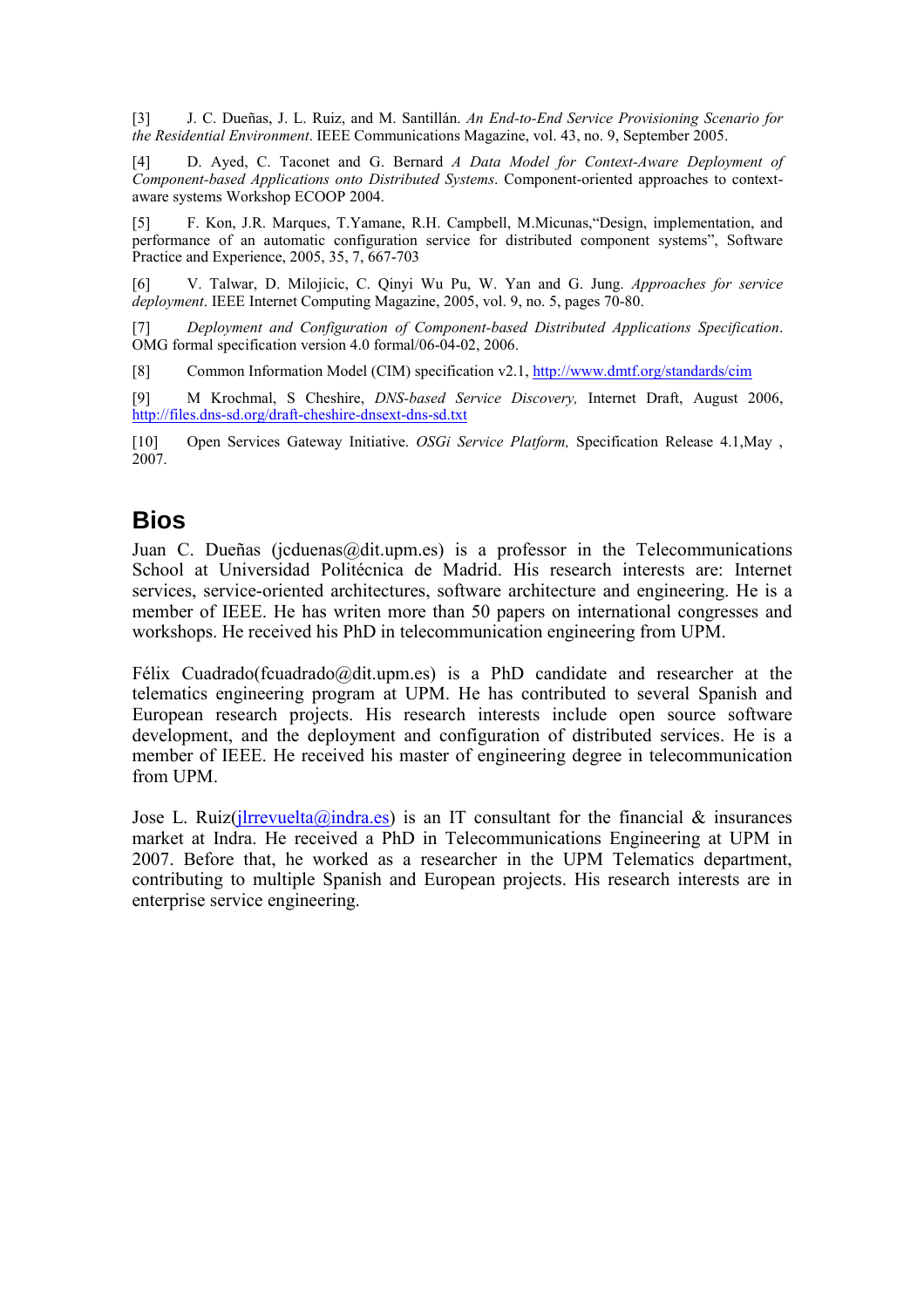

Figure 1 Deployment Units Model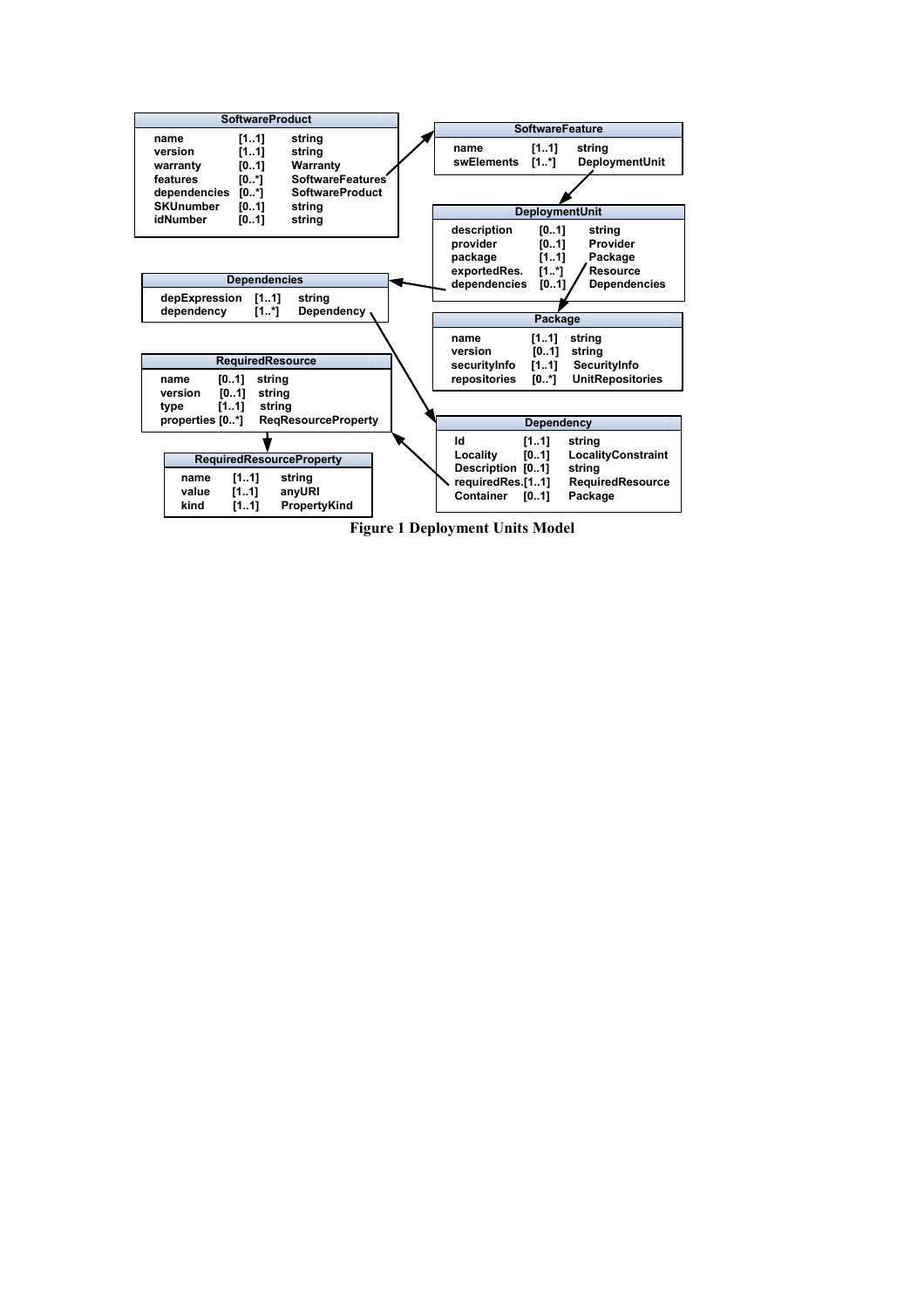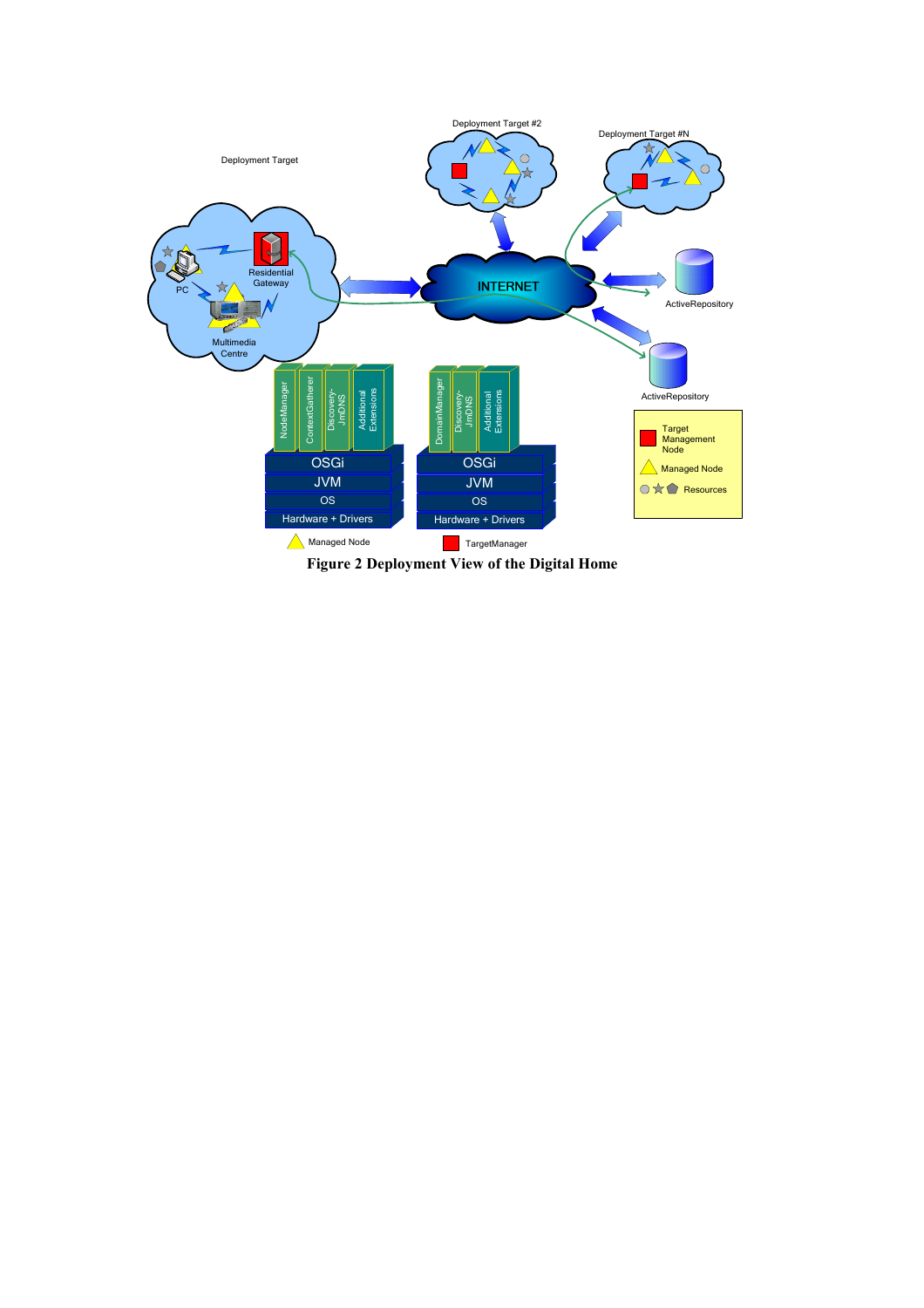

Figure 3 Main Architecture Components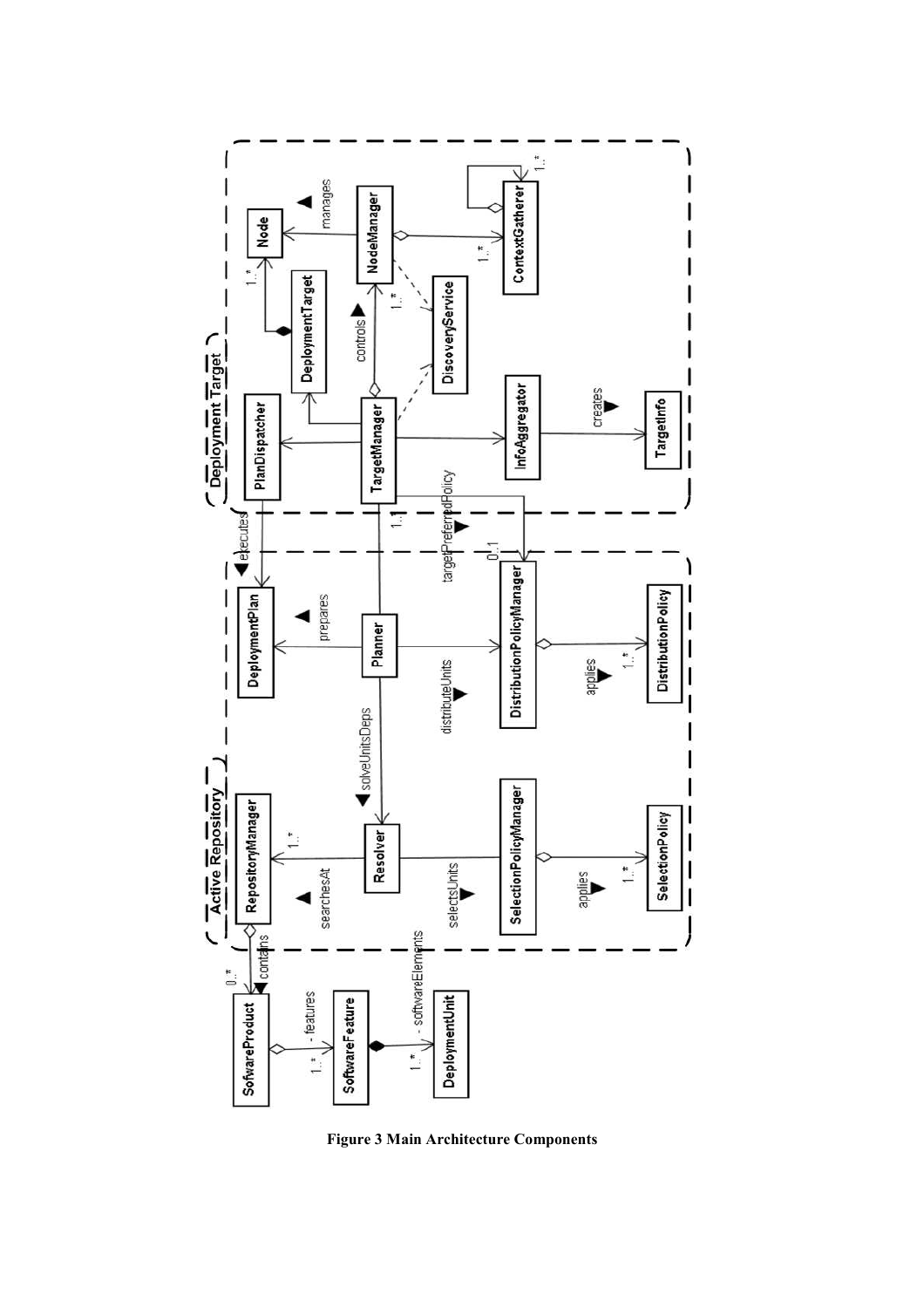

Figure 4 ePallantir: A Software Product Description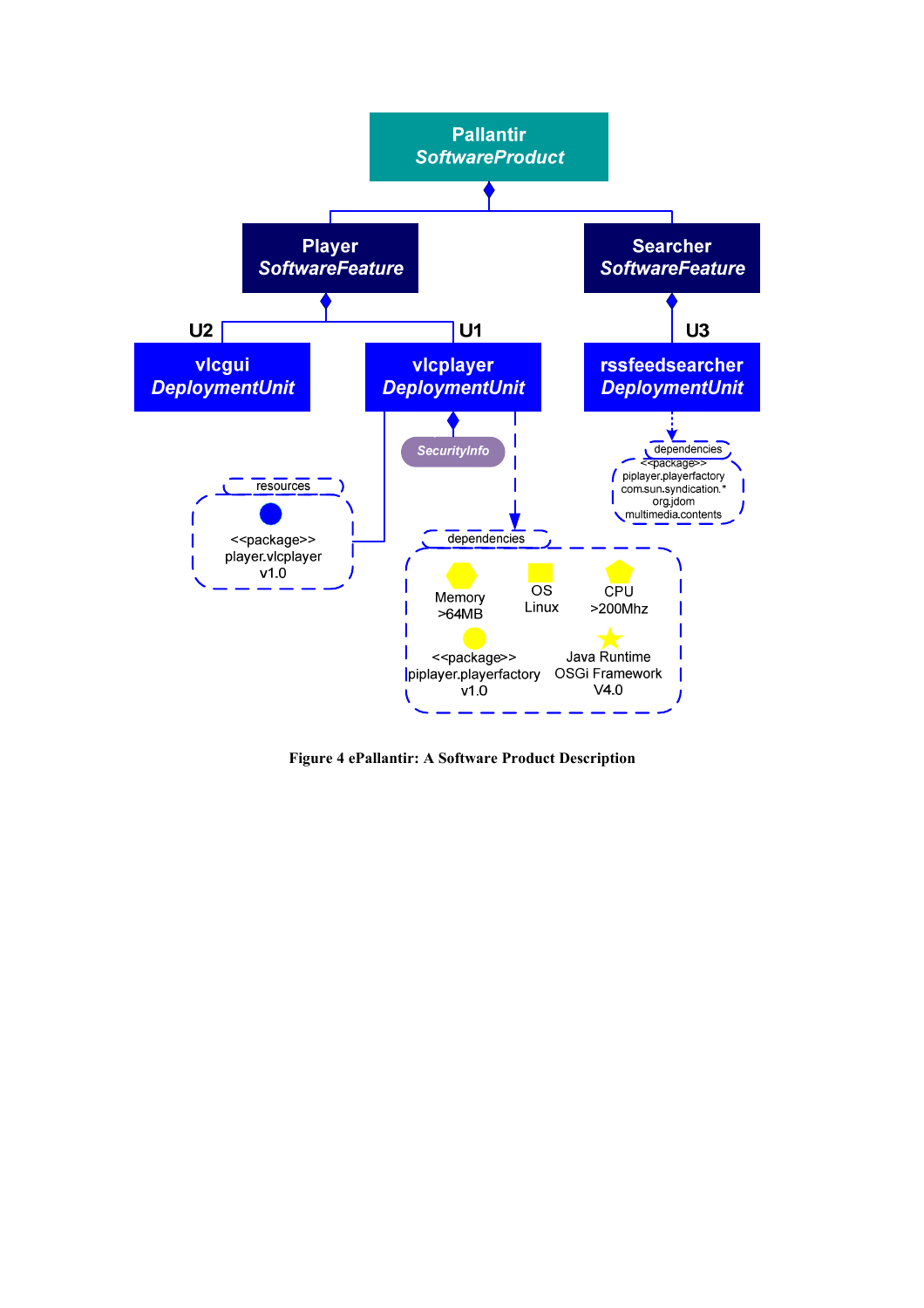| <b>Node</b>           | <b>Type: HardwarePlatform</b> |                           | <b>Type: SoftwarePlatform</b> |                                            |
|-----------------------|-------------------------------|---------------------------|-------------------------------|--------------------------------------------|
| RG                    | Memory                        | Size: $64M$               | <b>JRE</b>                    | Version: 1.6.0                             |
|                       |                               | FreeNow: 31MB             |                               |                                            |
|                       | <b>CPU</b>                    | Architecture: i386        | Operating<br>System           | Linux<br>Version: 2.6                      |
|                       |                               | AvgLoadLast10min:<br>0.07 |                               |                                            |
| Multimedia<br>Centre  | Memory                        | Size: 512MB               | <b>JVM</b>                    | Version: 1.6.0                             |
|                       |                               | FreeNow: 410MB            |                               |                                            |
|                       | <b>CPU</b>                    | Architecture: i386        | Operating<br>System           | Windows XP<br>Version:<br>Multimedia<br>10 |
|                       |                               | Frequency: 1.6Ghz         |                               |                                            |
|                       |                               | AvgLoadLast10min:<br>0.23 |                               |                                            |
| General<br>purpose PC | Memory                        | Size: 2GB                 | <b>JVM</b>                    | Version: $1.6.0$                           |
|                       |                               | FreeNow: 800MB            |                               |                                            |
|                       | <b>CPU</b>                    | Architecture: i386        | Operating<br>System           | Linux<br>Version: 2.6                      |
|                       |                               | AvgLoadLast10min:<br>0.3  |                               |                                            |

Table 1 Deployment Target Profile